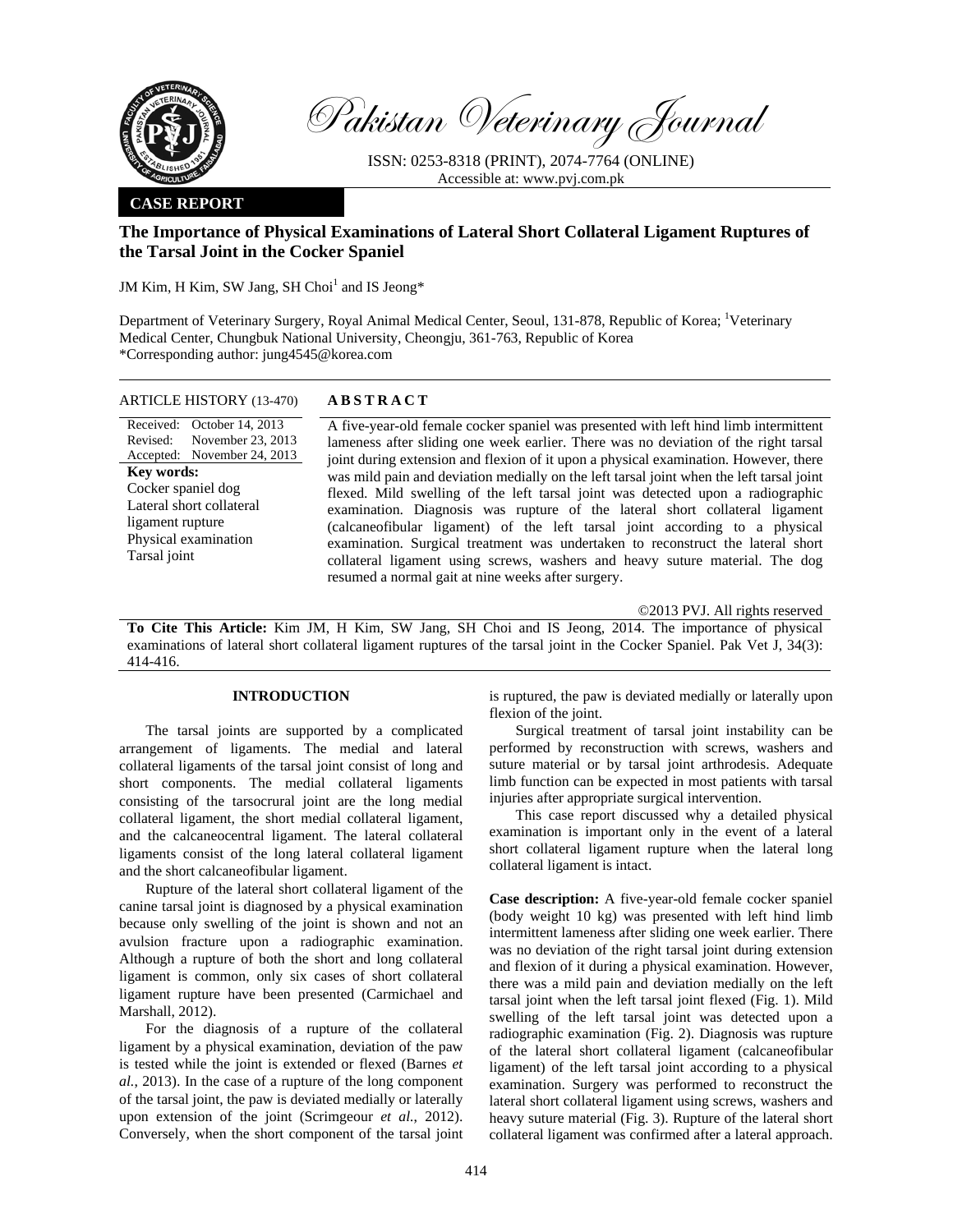

**Fig. 1:** Physical examination: A & B: The varus and valgus forces are applied to the right and left tarsal joint to evaluate the long component of medial and lateral collateral ligament while the joint is extended. C & D: The varus and valgus forces are applied to the right and left tarsal joint to evaluate the short component of the medial and lateral collateral ligament while the joint is flexed. D: The left paw is deviated medially (curved arrow) due to a rupture of the lateral collateral ligament compared to image C.



**Fig. 2:** Radiographic images: A: AP view. B & C: lateral view. Arrow: mild swelling of the joint compared to right one.



**Fig. 3:** Intra-operative images: A: Approach of the joint lateral tarsal joint. B: Drilling using a 1.5 mm drill bit in the joint distal fibula and tibia. C: Placement of a 2.0 mm screw and washer. D: Drilling using a 1.5 mm drill bit in the joint calcaneus. E: Reconstruction of the lateral collateral restraint complex with #2 blue nylon, screw and washer. F: skin suture is finished.